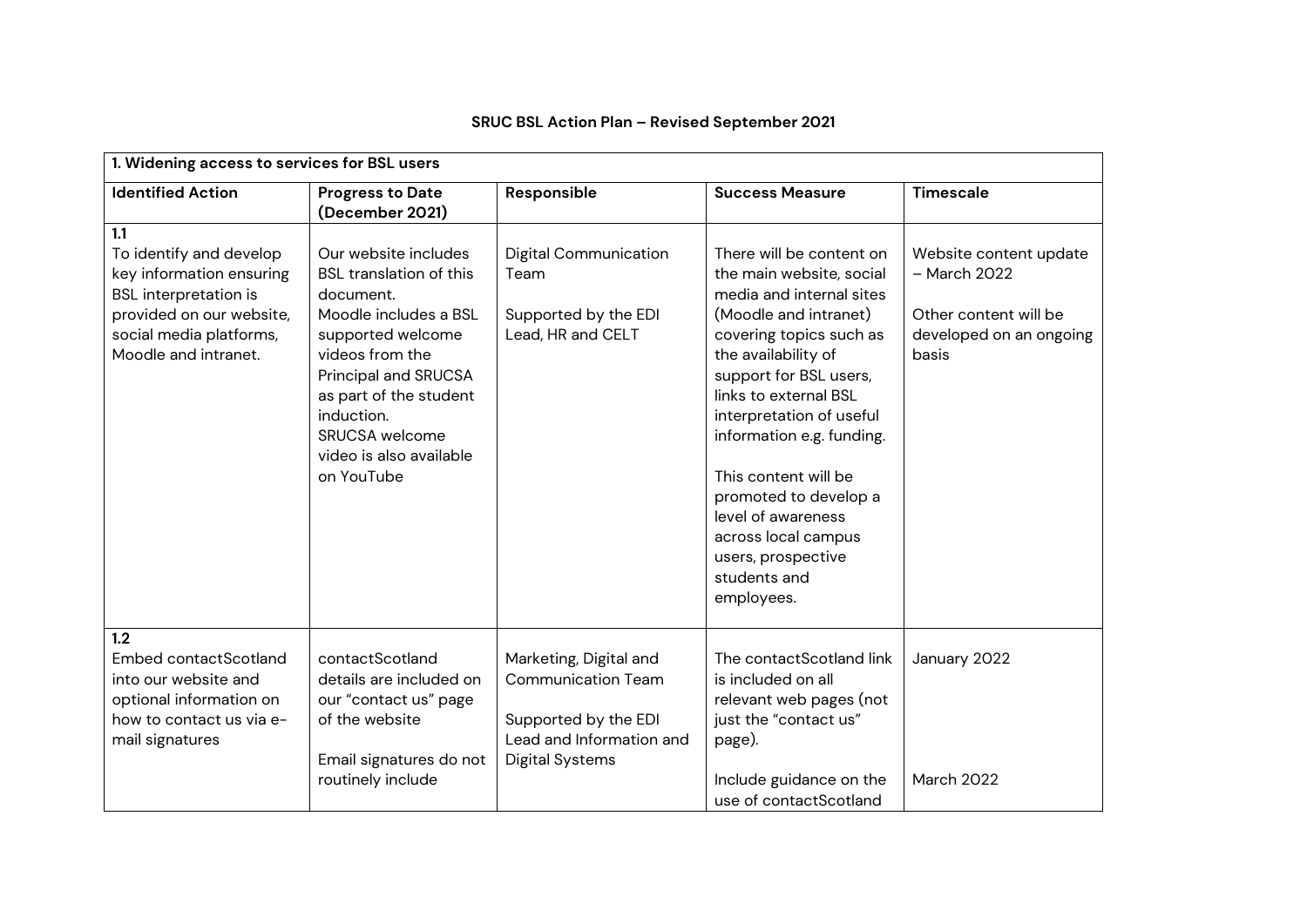|                                                                                                                                                                                                | contactScotland<br>details                                               |                                                                                                                                             | in published guidance on<br>email signature content<br>Carry out an annual<br>awareness raising<br>campaign on site and                              | March 2022 (first) and |
|------------------------------------------------------------------------------------------------------------------------------------------------------------------------------------------------|--------------------------------------------------------------------------|---------------------------------------------------------------------------------------------------------------------------------------------|------------------------------------------------------------------------------------------------------------------------------------------------------|------------------------|
|                                                                                                                                                                                                |                                                                          |                                                                                                                                             | through internal<br>communication                                                                                                                    | annually thereafter    |
| 1.3                                                                                                                                                                                            |                                                                          |                                                                                                                                             |                                                                                                                                                      |                        |
| Develop a BSL video (with<br>written/sub-titles<br>transcript) which details<br>the personal support<br>process available<br>including campus specific<br>information (contact<br>details etc) | This work has not been<br>progressed                                     | ALM and Student Support<br>Tutors<br>Supported by Marketing,<br>Digital and<br>Communication Team and<br>Information and Digital<br>Systems | <b>BSL</b> and transcript<br>supported video<br>available on website and<br>internal platforms<br>(Moodle)                                           | March 2023             |
| Ensure the provision of<br><b>BSL</b> interpretation on<br>teaching materials as<br>required.                                                                                                  |                                                                          |                                                                                                                                             | <b>BSL and transcript</b><br>supported teaching<br>materials created in<br>advance of requirement<br>to support students<br>identified as BSL users. | March 2024             |
| 1.4<br><b>BSL</b> Interpretation at<br>events and for key<br>message videos:                                                                                                                   |                                                                          | Marketing, Digital and<br><b>Communication Team</b><br>Supported by the EDI                                                                 | <b>BSL</b> Interpretation<br>advertised in advance of<br>events as being available<br>if required and provided                                       | December 2023          |
| Planned interactive<br>events such as Applicant<br>/ Open Evenings                                                                                                                             | <b>Limited BSL</b><br>interpretation available<br>at interactive events. | Lead and Information and<br><b>Digital Systems</b>                                                                                          | upon request                                                                                                                                         |                        |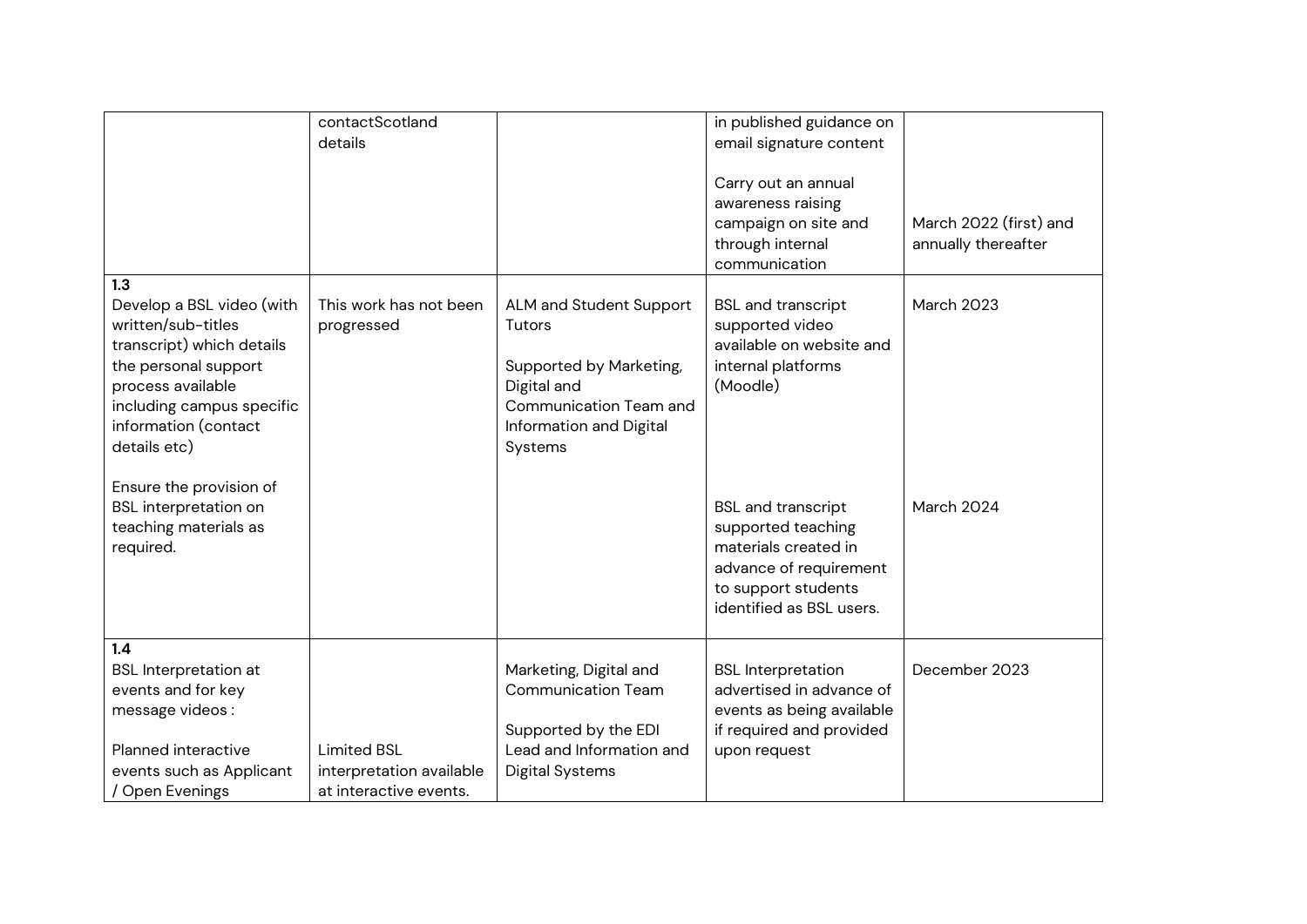| Scripted contributions to<br>events/key messages e.g.<br>Principal and SRUCSA Co-<br>President welcomes<br>during student induction.                                                                                           | Principal and SRUCSA<br>welcome videos<br>include BSL<br>interpretation.                                                                                                        |                                                                                                                                       |                                                                                                                                                       |                                                            |
|--------------------------------------------------------------------------------------------------------------------------------------------------------------------------------------------------------------------------------|---------------------------------------------------------------------------------------------------------------------------------------------------------------------------------|---------------------------------------------------------------------------------------------------------------------------------------|-------------------------------------------------------------------------------------------------------------------------------------------------------|------------------------------------------------------------|
| 1.5<br><b>BSL</b> interpreters at<br>Graduation ceremonies.                                                                                                                                                                    | <b>BSL</b> interpretation<br>provided at 2021<br>Graduation for pre-<br>recorded content.                                                                                       | Registry<br>Supported by the EDI<br>Lead                                                                                              | All Graduation<br>ceremonies to include<br><b>BSL</b> interpretation                                                                                  | December 2022                                              |
| 1.6<br>Key Staff meetings (one-<br>off, important all staff<br>messaging events)<br>include access to BSL<br>interpretation where<br>practicable to raise<br>awareness of BSL to staff<br>and where to access this<br>resource | <b>BSL not currently</b><br>available at key staff<br>meetings                                                                                                                  | Marketing, Digital and<br><b>Communication Team</b>                                                                                   | <b>BSL</b> interpretation<br>provided                                                                                                                 | January 2023                                               |
| 1.7<br>Develop a toolkit for staff<br>to use to ensure that BSL<br>users are supported<br>throughout all student<br>journeys (FE/HE/PGR)<br>from pre-entry to<br>graduation and that all<br>transitions into the               | No feedback obtained<br>from BSL users to<br>ascertain satisfaction<br>levels with support<br>provided or from<br>support tutors to<br>assess the ease of<br>providing support. | <b>CELT</b><br>Supported by:<br>ALM and Student Support<br><b>Tutors</b><br><b>Residential Manager</b><br>Registry<br><b>EDI</b> Lead | Toolkit is available and<br>accessible through the<br><b>Education Manual.</b><br>Feedback is gathered<br>from BSL users through<br>an annual survey. | October 2022<br>October and May each<br>year starting 2022 |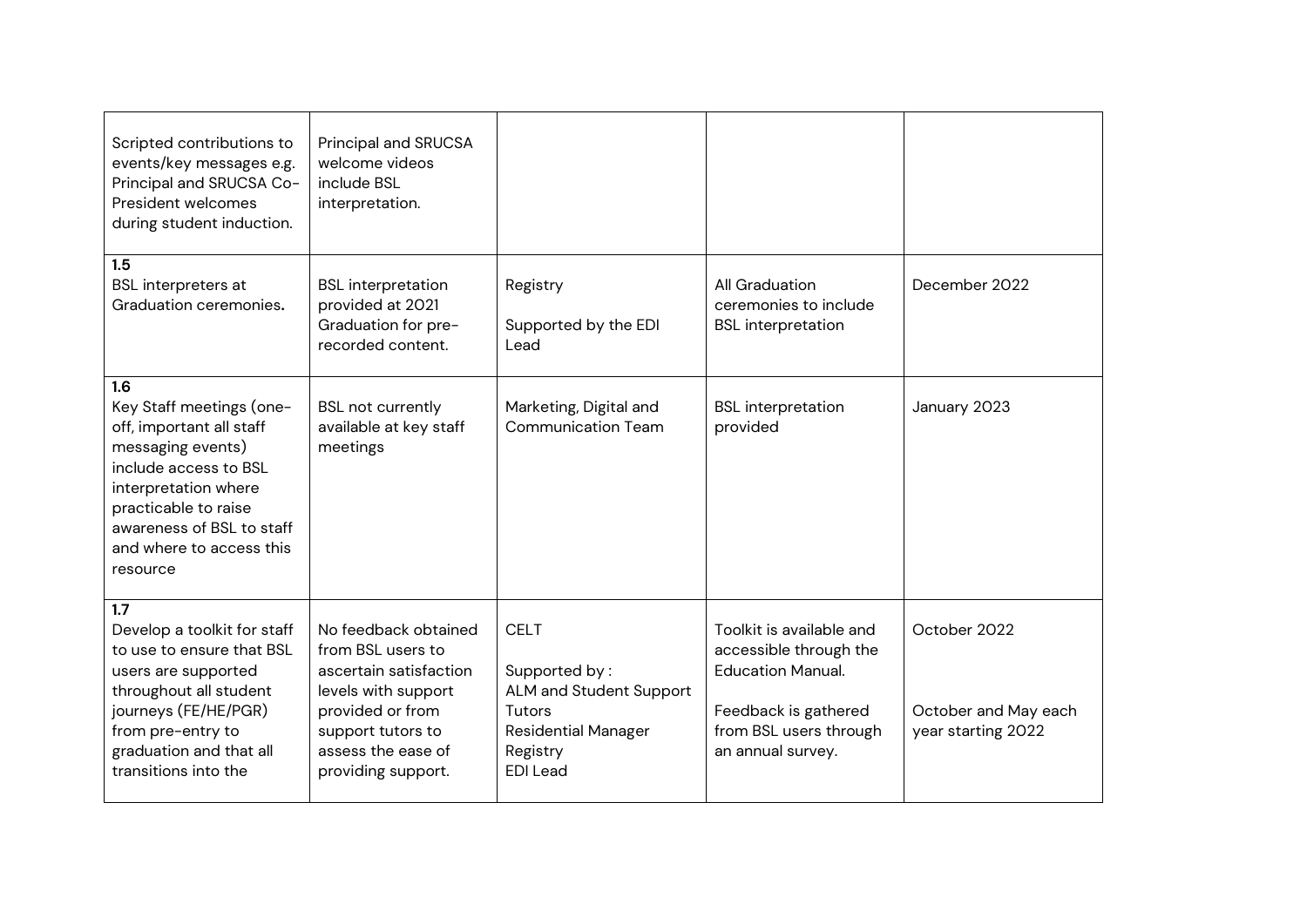| college are adequately<br>resourced.                              |                                                                                                                                                                                                                                                                                                                                     |                                                                              | Completion and success<br>rates for students who<br>use BSL are equivalent<br>for those who don't.<br>Positive feedback is<br>received from staff<br>regarding the support | Measurement available<br>from August 2022<br>October 2022 |
|-------------------------------------------------------------------|-------------------------------------------------------------------------------------------------------------------------------------------------------------------------------------------------------------------------------------------------------------------------------------------------------------------------------------|------------------------------------------------------------------------------|----------------------------------------------------------------------------------------------------------------------------------------------------------------------------|-----------------------------------------------------------|
|                                                                   |                                                                                                                                                                                                                                                                                                                                     |                                                                              | offered by the toolkit.                                                                                                                                                    |                                                           |
| 1.8<br>Ensure class content is<br>accessible for Deaf<br>students | Blended delivery<br>methods mean that<br>classes are recorded<br>and transcripts are<br>available<br>If a student is identified<br>as requiring assistance<br>discussion will take<br>place to identify the<br>level of assistance and<br>source<br>Communications<br>Support Workers or<br><b>BSL Interpreters</b><br>accordingly. | ALM and Student Support<br>Tutors<br><b>Course Tutors</b><br><b>EDI</b> Lead | <b>BSL</b> interpretation<br>services provided in<br>class.<br>Positive feedback from<br>students                                                                          | May 2022                                                  |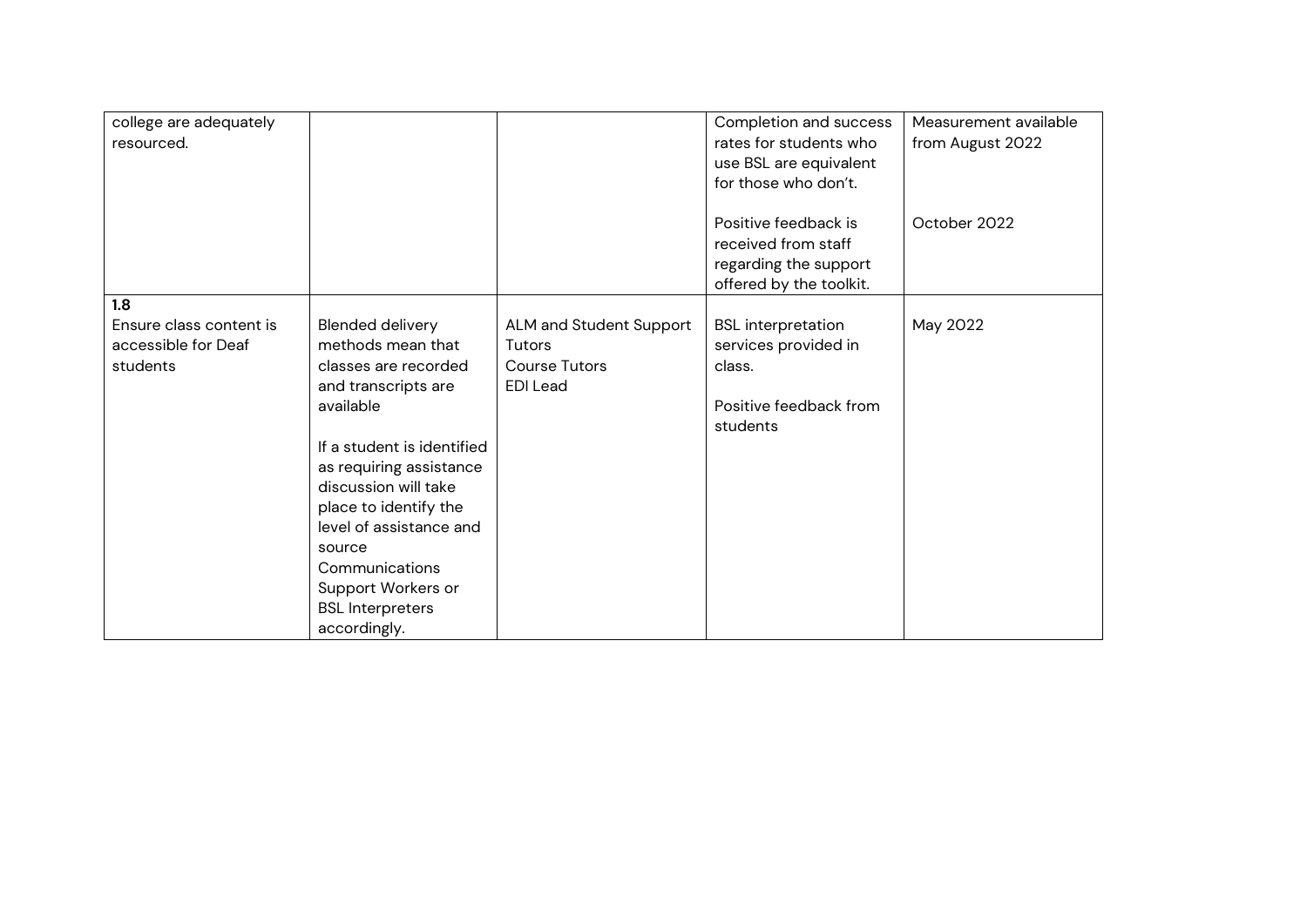| 2. Staff Development                             |                          |                              |                                                        |                  |  |
|--------------------------------------------------|--------------------------|------------------------------|--------------------------------------------------------|------------------|--|
| <b>Identified Action</b>                         | <b>Progress to Date</b>  | Responsible                  | <b>Success Measure</b>                                 | <b>Timescale</b> |  |
|                                                  | (December 2021)          |                              |                                                        |                  |  |
| 2.1                                              |                          |                              |                                                        |                  |  |
| (a) Promote and deliver                          | A first tranche of staff | <b>EDI</b> Lead              | Monitor delivery and                                   | (a) March 2022   |  |
| <b>BSL</b> awareness                             | have attended Deaf       |                              | uptake of staff                                        |                  |  |
| introduction level                               | Awareness and            |                              | development and build on                               |                  |  |
| courses for all staff who<br>work with BSL users | Introduction to BSL      |                              | existing staff knowledge<br>and expertise in this area |                  |  |
| (FE/HE/PGR students                              | courses.                 |                              | where required.                                        |                  |  |
| and staff) e.g. course                           |                          |                              |                                                        |                  |  |
| tutors, professional                             |                          |                              |                                                        |                  |  |
| services                                         |                          |                              |                                                        |                  |  |
|                                                  |                          |                              |                                                        | (b) May 2024     |  |
| b) Offer staff BSL 1                             |                          |                              |                                                        |                  |  |
| including progression                            |                          |                              |                                                        |                  |  |
| levels where                                     |                          |                              |                                                        |                  |  |
| appropriate                                      |                          |                              |                                                        |                  |  |
|                                                  |                          |                              |                                                        |                  |  |
| 2.2<br>Identify training which                   | There have not been      | ALM and Student              | Monitor staff engagement                               | August 2022      |  |
| will support staff who                           | interpreters required so | <b>Support Tutors</b>        | and feedback through the                               |                  |  |
| have to work with BSL                            | training not undertaken. |                              | mechanisms established                                 |                  |  |
| interpreters, the training                       |                          | Supported by the EDI         | in 1.7 above                                           |                  |  |
| to be delivered at the                           |                          | Lead                         |                                                        |                  |  |
| point of need                                    |                          |                              |                                                        |                  |  |
| 2.3                                              |                          |                              |                                                        |                  |  |
| Ensure awareness and                             | At present this can only | <b>Student Support Board</b> | Overarching policy                                     | October 2022     |  |
| implementation of the                            | be accessed by the ALM   | of Studies                   | covering support for                                   |                  |  |
| toolkit developed in                             | and Student Support      |                              | students who use BSL is                                |                  |  |
| action 1.7 to ensure that                        | Tutors and there are no  | Supported by:                | available.                                             |                  |  |
| students who require                             | established standard     |                              |                                                        |                  |  |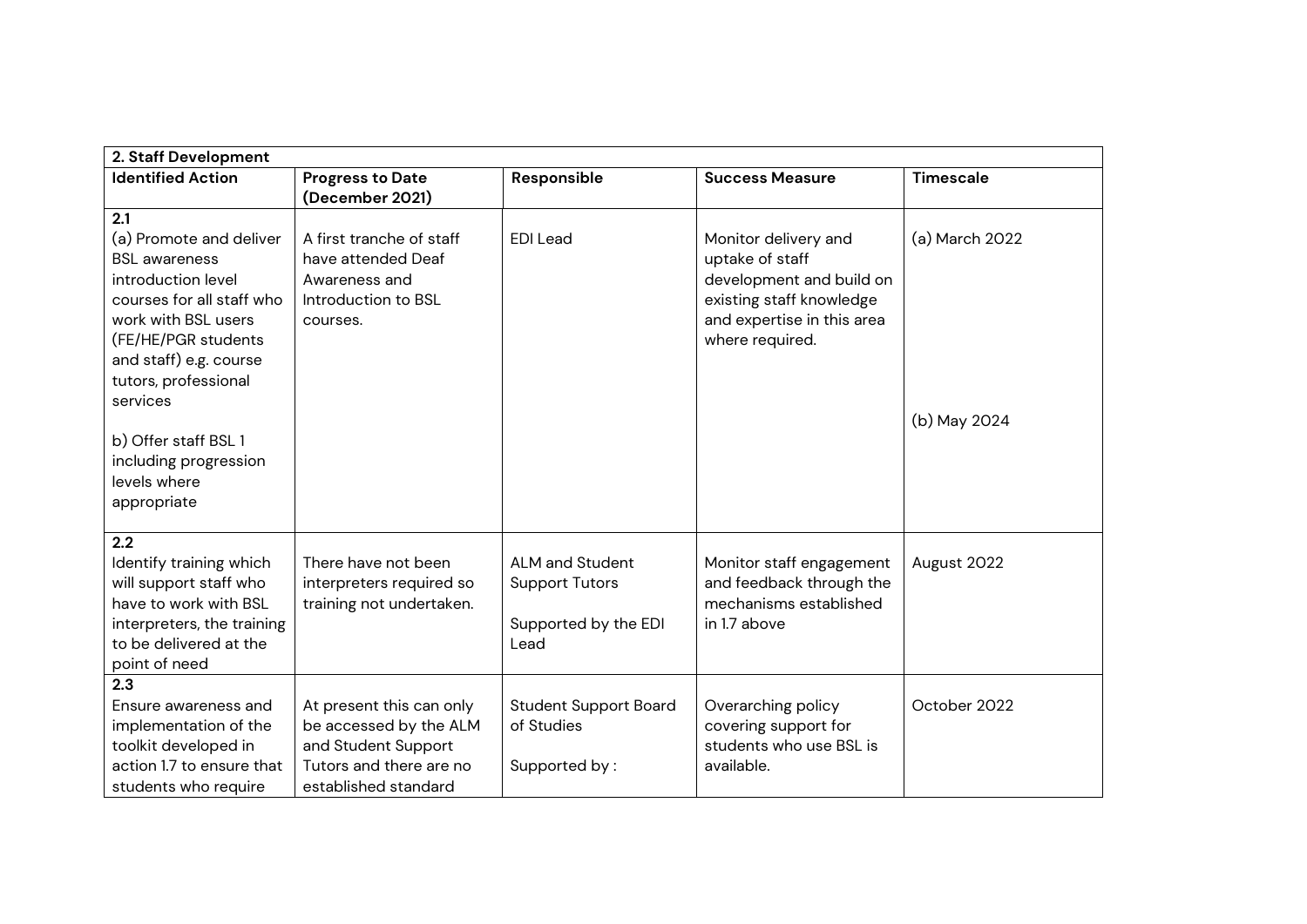| <b>BSL</b> interpretation are<br>adequately supported.                                                                                                                                                                                                                           | procedures for each<br>faculty/campus                                                                                                                                                                                              | ALM, Student Support<br>Tutors and Internal<br>Communications<br><b>Scottish Rural College</b><br><b>Students Association</b><br><b>EDI</b> Lead                                                    | Toolkit available and<br>publicised in BSL and<br>English        |              |
|----------------------------------------------------------------------------------------------------------------------------------------------------------------------------------------------------------------------------------------------------------------------------------|------------------------------------------------------------------------------------------------------------------------------------------------------------------------------------------------------------------------------------|-----------------------------------------------------------------------------------------------------------------------------------------------------------------------------------------------------|------------------------------------------------------------------|--------------|
| 2.4<br>(a)Create an on-line<br>Information guide of the<br><b>BSL Scotland Act that</b><br>includes our local Plan<br>for staff and SRUCSA to<br>promote awareness.<br>(b) Timetable a<br>calendar of events of<br><b>BSL Roadshows to raise</b><br>awareness at all<br>campuses | Information on our plan is<br>available on the website<br>supported by BSL<br>interpretation but there is<br>no information relating to<br>the BSL Scotland Act<br>At present only one<br>campus has held a BSL<br>Awareness Event | <b>EDI</b> Lead<br>Supported by:<br>ALM and Student<br><b>Support Tutors</b><br><b>Scottish Rural College</b><br><b>Students Association</b><br>Marketing, Digital and<br><b>Communication Team</b> | (a) Guide Available<br>(b) Events taken place at<br>all campuses | January 2023 |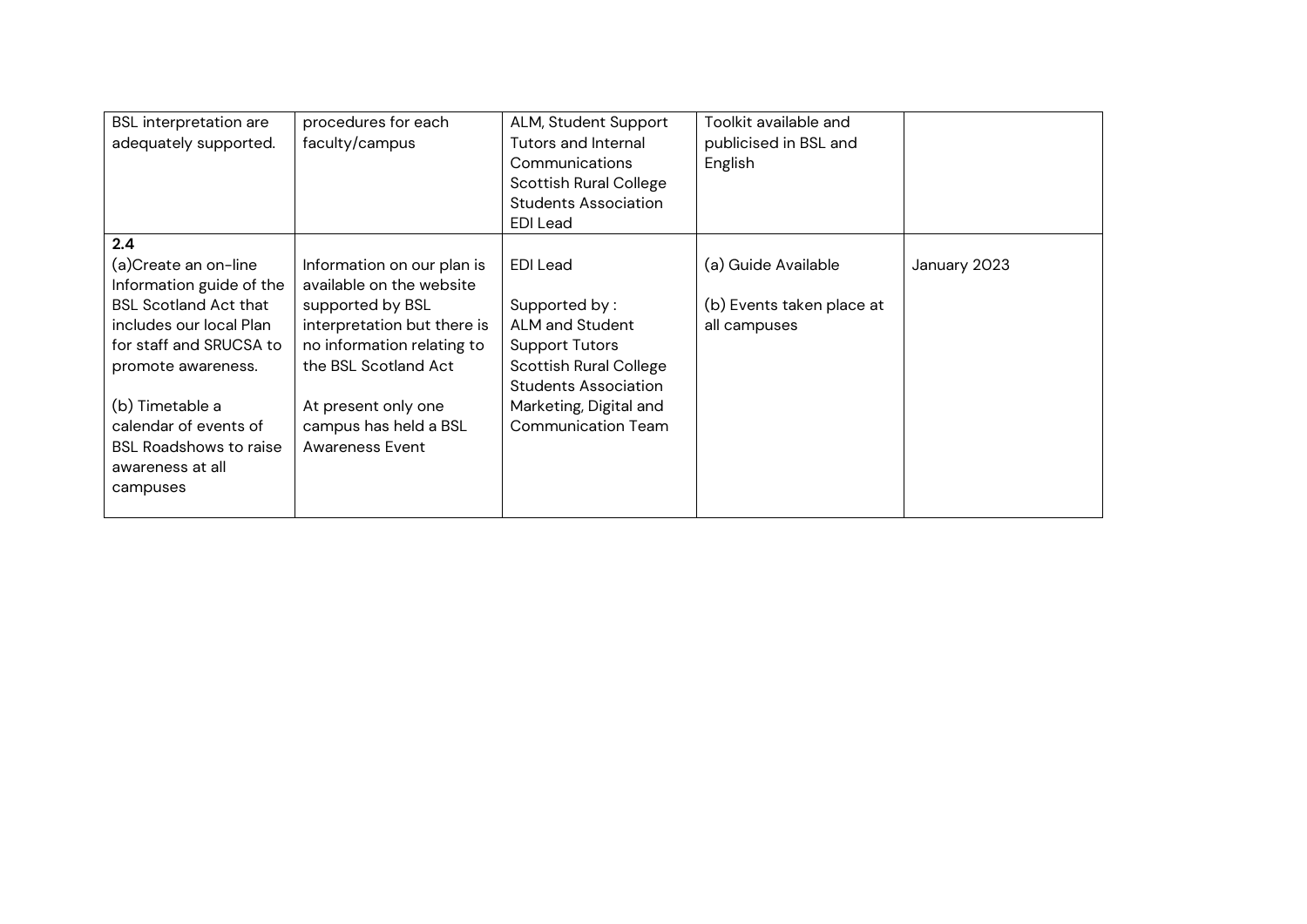| 3. Maximising our Curriculum and Research to support the delivery of the BSL National Plan |                            |                                   |                                |                  |  |
|--------------------------------------------------------------------------------------------|----------------------------|-----------------------------------|--------------------------------|------------------|--|
| <b>Identified Action</b>                                                                   | <b>Progress to Date</b>    | Responsible                       | <b>Success Measure</b>         | <b>Timescale</b> |  |
|                                                                                            | (December 2021)            |                                   |                                |                  |  |
| 3.1                                                                                        |                            |                                   |                                |                  |  |
| Establish a working                                                                        | Although SRUC              | <b>EDI</b> Lead                   | Group established              | January 2022     |  |
| group to identify                                                                          | contribution to the        |                                   | including Campus an            |                  |  |
| opportunities that                                                                         | national plan is regularly | Supported by:                     | Estates, Procurement, and      |                  |  |
| promote and support                                                                        | reviewed and feedback      | <b>Human Resources</b>            | Information and Digital        |                  |  |
| the National Plan and                                                                      | provided to the Scottish   | ALM and Student                   | Systems Teams, Human           |                  |  |
| widen membership                                                                           | Government a group has     | <b>Support Tutors</b>             | Resources and the              |                  |  |
| where required                                                                             | not yet been established.  | <b>SRUCSA</b>                     | Marketing, Digital and         |                  |  |
|                                                                                            |                            |                                   | Communication Team and         |                  |  |
|                                                                                            |                            |                                   | meeting quarterly              |                  |  |
|                                                                                            |                            |                                   |                                |                  |  |
| 3.2                                                                                        |                            |                                   |                                |                  |  |
| Provide a report that                                                                      | This report has not yet    | ALM and Student                   | Report will be available in    | August 2022      |  |
| recognises                                                                                 | been produced              | <b>Support Tutors</b>             | <b>BSL and English</b>         |                  |  |
| opportunities where our                                                                    |                            | Registry                          |                                |                  |  |
| curriculum can support                                                                     |                            |                                   |                                |                  |  |
| the National Plan.                                                                         |                            | Supported by the EDI              |                                |                  |  |
|                                                                                            |                            | Lead                              |                                |                  |  |
| 3.3<br>Implement curricular                                                                |                            |                                   |                                |                  |  |
| recommendations from                                                                       |                            | Key Academic and<br>Support staff | Any changes<br>implemented and | August 2023      |  |
| the report and any                                                                         |                            | <b>ALM and Student</b>            | updated on both staff and      |                  |  |
| changes to practice,                                                                       |                            | <b>Support Tutors</b>             | student portals                |                  |  |
| where practicable.                                                                         |                            | Registry                          |                                |                  |  |
|                                                                                            |                            |                                   |                                |                  |  |
| 3.4                                                                                        |                            |                                   |                                |                  |  |
| Undertake research                                                                         | There have been no         | <b>CELT</b>                       | Projects Undertaken and        | January 2023     |  |
| projects where required                                                                    | research projects          | ALM and Student                   | initiated                      |                  |  |
|                                                                                            |                            | <b>Support Tutors</b>             |                                |                  |  |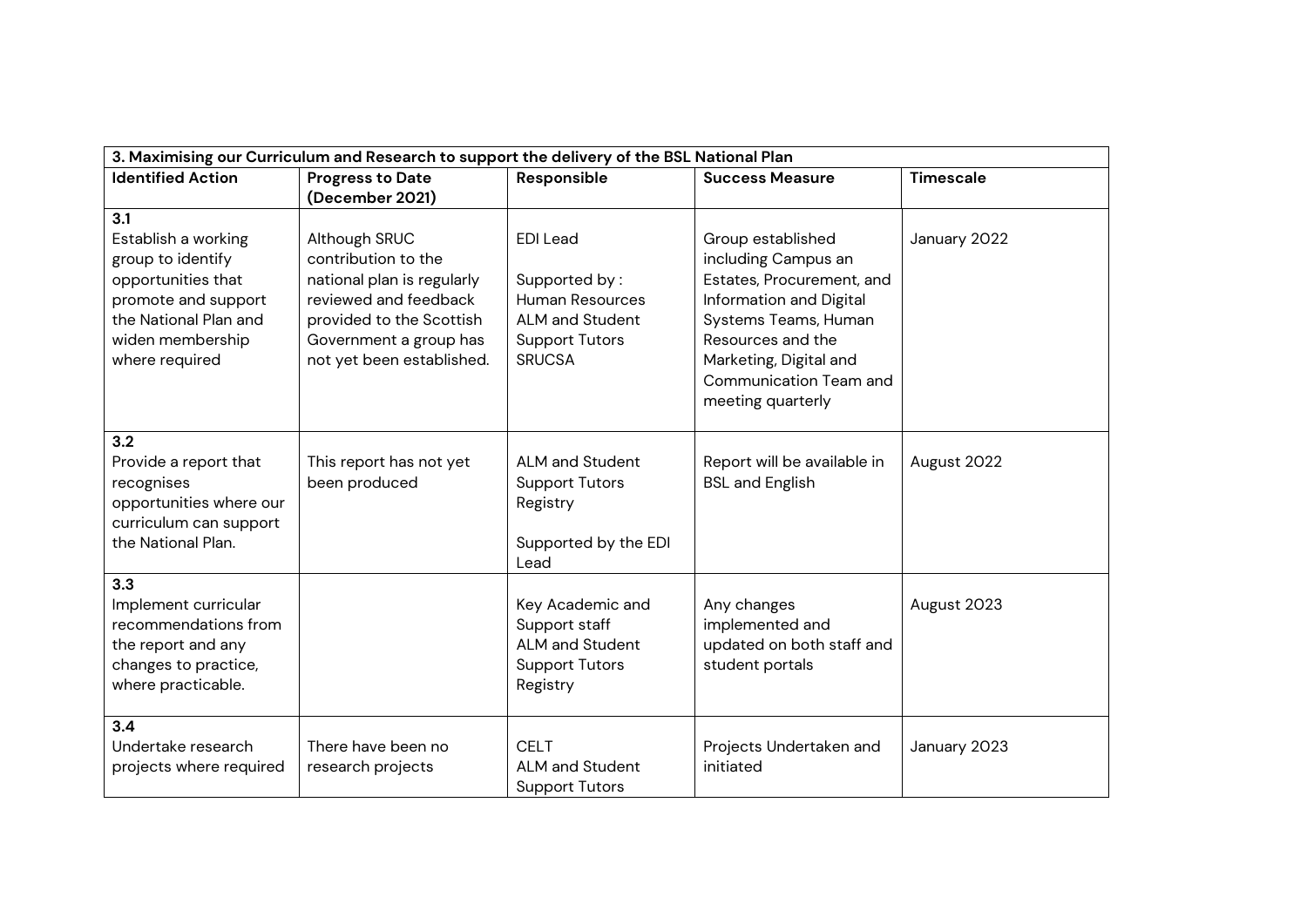| $\mid$ in keeping with the | specifically relating to the |  |  |
|----------------------------|------------------------------|--|--|
| National Plan              | BSL National Plan            |  |  |
|                            |                              |  |  |